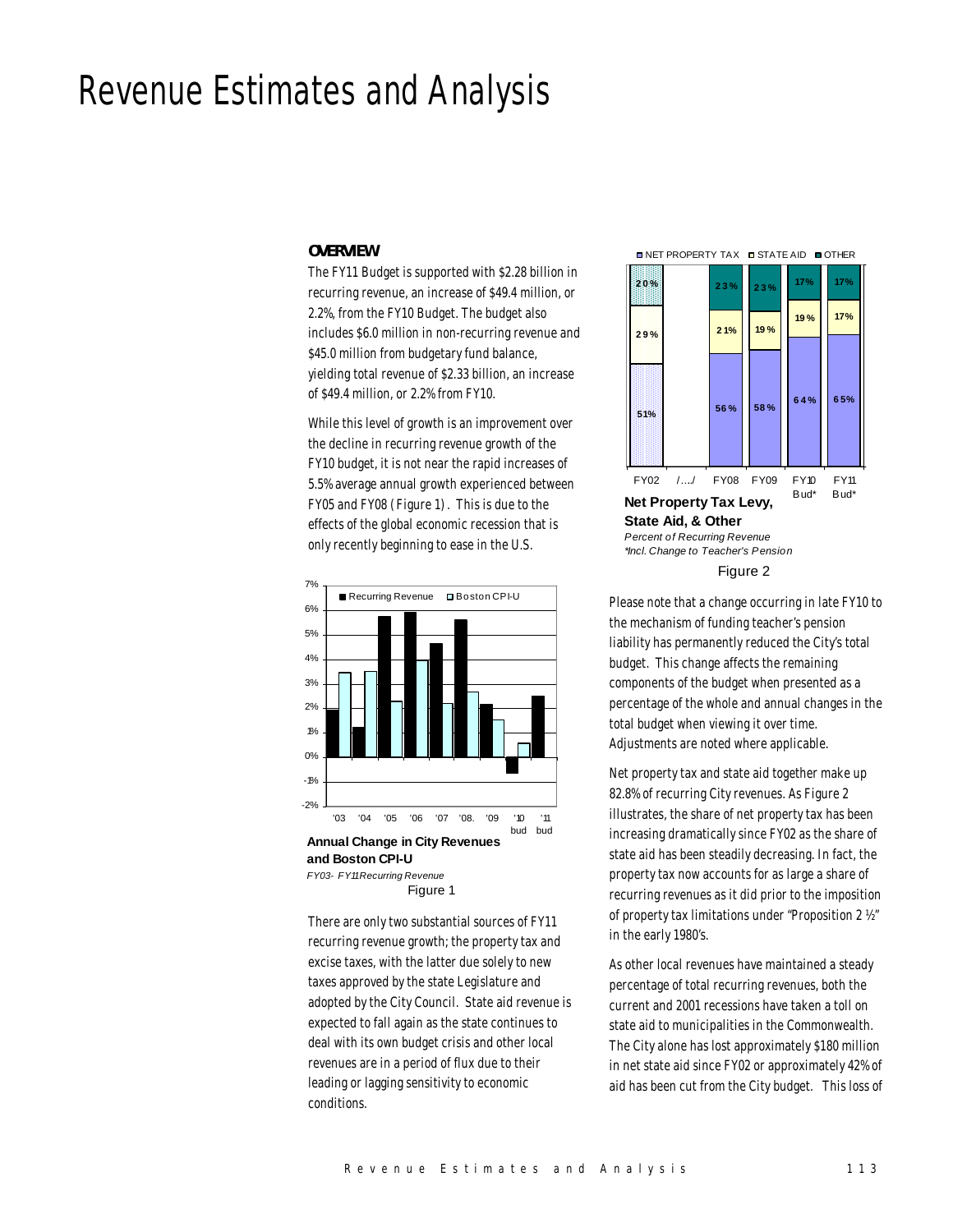



resources has put extraordinary pressure on the property tax.

This chapter begins with a review of national and state and local economic trends that have impacted and will continue to impact the Boston area economy in FY11 and beyond. It is followed by a detailed discussion of recent state budget trends and development of the FY11 state budget. Following these sections is discussion of the City's FY11 revenue estimates by major category including: the property tax levy, the City's largest revenue source, state aid, the City's second largest single revenue source and finally, a discussion of other local revenues. 7

# *THE NATIONAL ECONOMY*

The nation's economy is slowly recovering from a deep, world-wide recession that began in the U.S. in December 2007. A meltdown in the financial services sector driven by the implosion of subprime mortgage-backed debt instruments wreaked havoc on employment and credit markets the world over.

The Federal Reserve and the Federal Government both moved to stabilize the economy with trillions of dollars in stimulus funds to banks and large financial firms as well as direct intervention in some financial markets. The Federal Reserve acted by reducing interest rates, securing loans, and injecting cash into the banking system. The Federal Government provided bailouts to

businesses and tax cuts to households. Much of this stimulus money is still being spent.

Overall economic growth as measured by real Gross Domestic Product (GDP) has only slowly begun to grow. From the third quarter of 2008 through the second quarter of 2009, real GDP declined by between 1.0% and 6.4% in each quarter from the preceding period (Figure 3.). First and second quarter 2010 GDP increased by 3.7% and 2.4%, respectively. Whether GDP can continue to grow as federal support is removed from the economy over the course of 2010 and 2011 is the question remaining.

On an annual basis, real GDP grew at 2.1% in 2007, and 0.4% in 2008, but declined by 2.4% in 2009. Real annual GDP growth has lost some momentum over the course of 2010 versus the recent strong quarterly growth at the close of 2009, with the Federal Reserve estimating growth of between 2.8% and 3.5%in 2010 and between 3.4% and 4.5 % in 2011.

The seasonally adjusted unemployment rate in the U.S. remained unchanged at 9.5% between June 2009 and June 2010 (Figure 4). This rate is lower than the recent peak of 10.1% logged in October 2009. That rate was the highest rate since November 1982. According to Federal Reserve estimates, the unemployment rate is expected to remain in the 9.5% to 9.7% range through the end



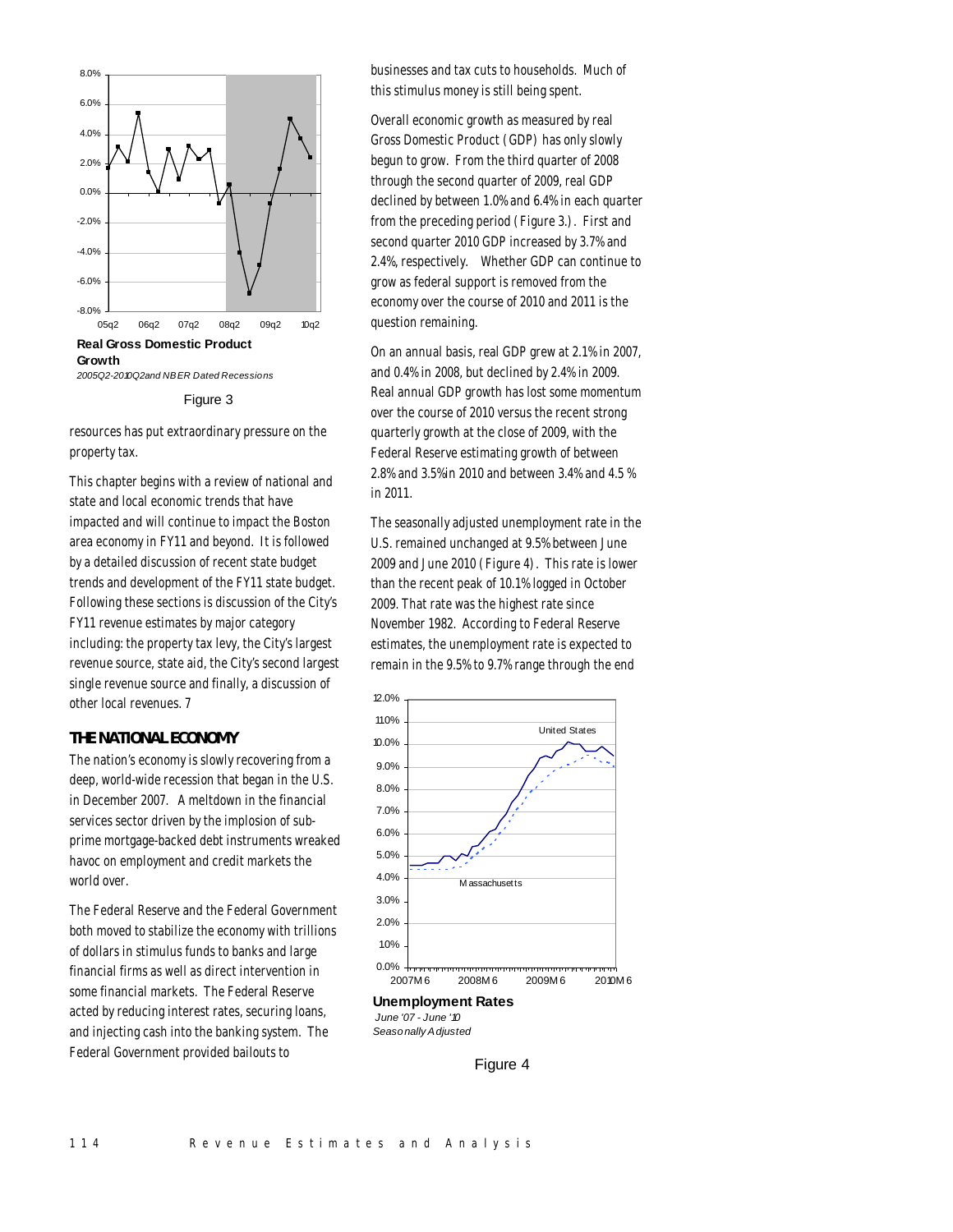

of 2010, falling to a range of 8.2% to 8.5% in 2011.

The U.S. consumer price index for all urban consumers (CPI-U) increased 1.1% in the year ending June 2010, up sharply from -1.3% for the year ending June 2009, while the "core" rate of inflation, all items less food and energy, increased by 1% between June 2009 and 2010. The Federal Reserve projects that inflation will remain subdued for the remainder of 2010 and for 2011, reaching a maximum of 2.0% annually toward the end of that period.

Given the high unemployment and low inflation expectations, the Federal Reserve has maintained interest rates at between 0% and .25% since December 16, 2008, after reducing its target rate 10 times and by 500 basis points from 5.25% in June 2007 (Figure 5). The bank has also injected billions of dollars in liquidity into the monetary system to ease lending along with other support to help the banking industry deal with devalued mortgaged-backed securities. Even with this added liquidity, lending remains constrained by the risk banks have assumed on business and personal loans given the still tenuous economic situation.

A slowly recovering national economy will continue to be a drag on tax revenues. This fact laid against massive stimulus spending, entitlement cost pressures, and the cost of prolonged military action abroad, mean the federal budget has developed an exceptionally large deficit which is expected to remain high for several years to come.

# *THE STATE AND LOCAL ECONOMY*

Until more recently, the state's economy showed less dramatic signs of weakening than other states or the national economy. This was likely due to the state's relatively anemic recovery from the last recession and the strength in diversification of its economic base. One area of particular concern for state revenues is capital gains taxes which have declined greatly due to recent stock market volatility and uncertainty.

During the twelve years of 1997 to 2008, the state's average growth of 2.7% in real Gross State Product (GSP) ranked  $17<sup>th</sup>$  out of all 50 states and DC, according to the Bureau of Economic Analysis (BEA). The state's real GDP has grown an average of 1.8% annually since the 2001 recession, which had negative growth of 0.6%. This rate of growth ranks Massachusetts  $30<sup>th</sup>$  of the 50 states and DC since 2002.

But in 2008 alone, Massachusetts ranked a much improved  $14<sup>th</sup>$  among all 50 states and DC with real GDP growth of 1.9%. The state does remain one of the richest in terms of it's GDP per capita of \$48,088 in 2008 – fourth in the nation and 127% of the national average.

Massachusetts lost the highest percentage of jobs in the nation during the last recession, at peak losing more than 200,000 jobs or 6.0%. Employment had been increasing through March 2008. In 2009, Massachusetts lost 92,600 jobs. The state is currently 246,700 jobs below the previous peak of February 2001. Until very recently, jobs in the City of Boston, while also falling, held up well with the City losing only 2.3% or 15,900 jobs between 2008 and 2009. Since, the unemployment rate has increased.

With the number of jobs falling, the state's unemployment rate has increased to the highest it has been since August of 1976. Over the past two years the rate has increased from 5.1% to 9.0%, somewhat lower than the national rate of 9.5% in June 2010. The employment outlook is mixed for the coming fiscal year with the Massachusetts Department of Revenue projecting unemployment ranging from 9.1% to 10.0% in FY11 in a December 2009 forecast. The City of Boston's unemployment rate reached 9.0% in June 2010 after peaking at 9.3% in January. Both recent rates are a significant increase over the December 2007 rate of 4.0%.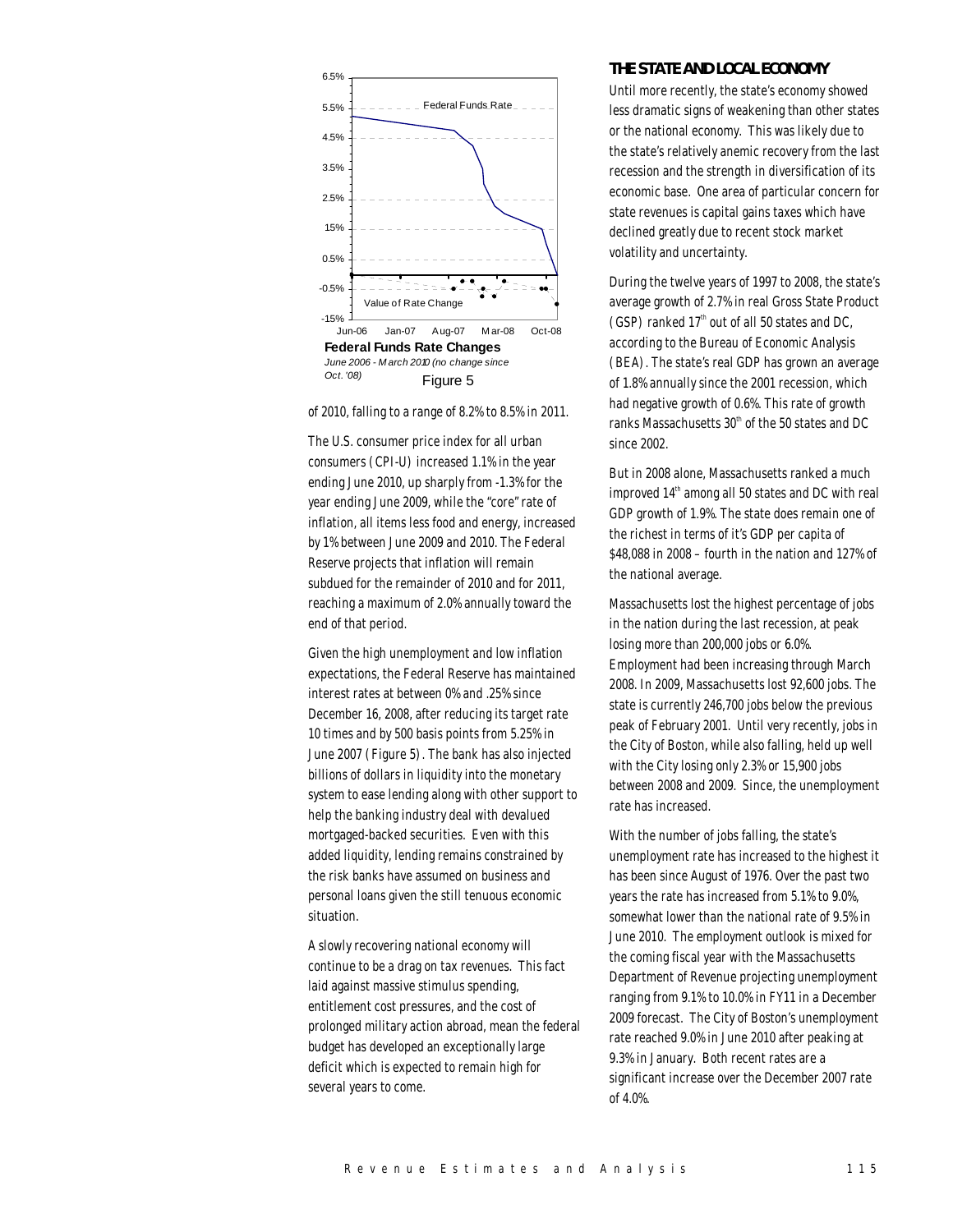Massachusetts seasonally adjusted total personal income rose by 3.2% from the first quarter of FY09 to first quarter FY10, ranking it 30th out of the 50 states and DC. However, Massachusetts seasonally adjusted personal income fell by 0.7% between the first quarter of 2010 and the fourth quarter of 2009. Wage and salary income rose only slightly over the year, despite having grown by 0.4% in the fourth quarter alone. Earnings growth by industry over this period was strongest in Finance, and Insurance, and Health Care. Earnings in Forestry and Fishing, and Construction showed the weakest growth during the same period.

(See Boston's People & Economy section of Volume I for detail on Boston's population and labor force trends.).

# *THE COMMONWEALTH BUDGET*

The state budget has faced two very difficult years and is facing several difficult years ahead despite a projection of increasing revenues in FY11 for the first time since FY08.

# The FY10 State Budget

The state will have nearly exhausted its reserves by the close of FY10. At the close of FY08, the state had a stabilization fund balance of approximately \$2.1 billion. Current MTF projections estimate that the fund will fall to \$545 million by the end of FY10 after being used to fill revenue shortfalls.

Federal stimulus dollars are also being used to fill the budget gap with approximately \$2.5 billion in aid being applied to the FY10 budget. In total, MTF estimates that \$4.75 billion in Recovery Aid will have been used between FY09 and FY11. The heavy use of state reserves, one-time revenues and federal stimulus money is creating an estimated \$2.8 billion structural deficit in the FY11 budget.

# The FY11 State Budget

The State was in the final stages of development of its FY11 budget at the time the Mayor resubmitted the FY11 budget to City Council. The most recent iteration of the state budget available at that time was the Conference Committee budget which was completed in mid-June.

# *Changes to City Revenue Structure*

The last few years have left noticeable changes on the City's revenue structure from both internal

and external forces. Still more changes will or may affect FY11 in the months to come.

In FY10, municipalities were granted their first new major revenue stream since the local option hotel and jet fuel taxes of more than twenty years ago. The state offered for local adoption a meals tax at the rate of .75% in addition to the state tax. Adopting municipalities receive revenue collected by the state from the tax receipts generated in their own communities. This tax was adopted by the Boston City Council in August 2009, implemented October 1, 2009, and will produce its first full year of revenue beginning in FY11. The state also granted an option for a 2% increase to the City's existing 4% room occupancy tax which was approved and implemented along with the meals tax.

Legislation approved by the state, changed the funding mechanism of pensions for Boston's retired teachers. Formerly, the state reimbursed the City for the payroll costs of the pensions in recognition of the City funding of the Teacher's pension liability. Under the change reimbursement to Boston has been eliminated and the state directly funds the Boston teacher's pension liability as it does for the rest of teachers in local school systems throughout the state. The effect of City revenues is the loss of the reimbursement that totaled over \$126 million in FY10. (See Summary Budget or Financial Management sections of Volume I for more detail on Boston Teacher Pensions and the State Boston Retirement Board.)

State aid accounts since FY09 have been combined and restated under different names. Lottery and Additional Assistance accounts have been combined and termed Unrestricted General Government aid and several property tax exemption reimbursements have been combined as well.

# *Legislative Changes*

Most municipalities, including Boston, have yet to fully recover from sudden and drastic state aid reductions of the 2001-2002 recession before being faced with a new round of cuts in the current recession. The consequences have been increased property taxes through overrides of the levy limit, additional user fees, and reduced public services throughout the state. The fiscal health of many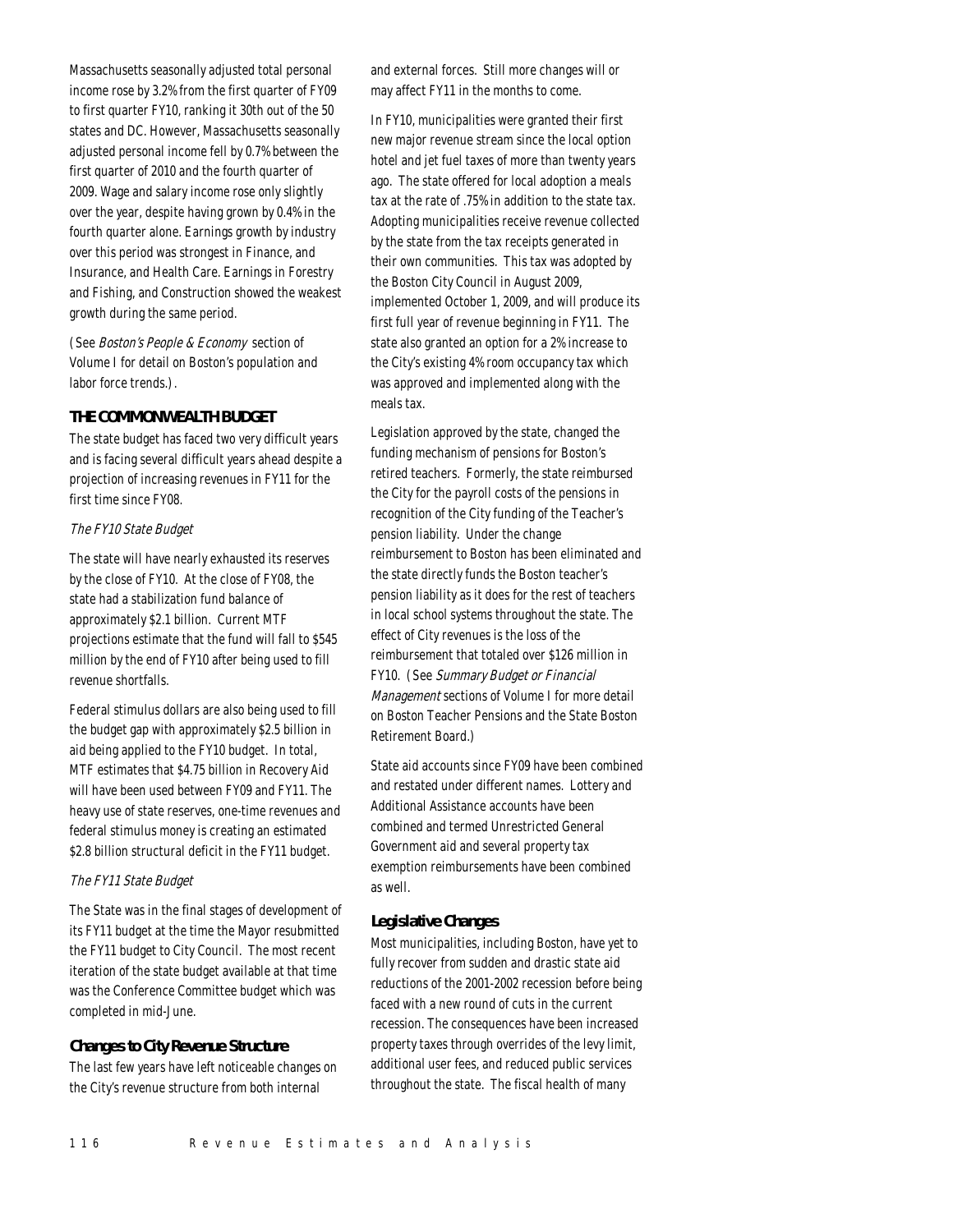municipalities is certainly in question. For example, the City of Lawrence has received a loan from the state to continue basic operations.

Recognizing the threat to fiscal stability represented by these trends, the Mayor has repeatedly filed legislation to diversify the City's revenue structure and to secure and grow its tax base.

Specifically, the Mayor has proposed establishing local option taxes on restaurant meals and parking. As previously noted subsequent to the passage of the City's FY10 budget the State approved, and the City adopted effective October 1, 2009, a new local option tax of .75% on meals and a 2% tax increase for hotel occupancy. These small but broad-based taxes match the City's economic activity and related cost increases and export tax burden to non-residents who use City services.



**Sources of Property Tax Growth** *FY91 - FY11*

#### Figure 6

As a matter of course, the City updates its fee and fine structure as needed for any increases necessary to cover the cost of providing services or deterring undesired behavior. Several increases have been approved by the City Council along with the adoption of this budget. In addition, efforts continue to maximize current revenue sources and to develop new sources of recurring revenue at the local level.

The following discussion details the three major local revenue streams to the City: Property Tax, State Aid, and Local Receipts.

# *REVENUE ESTIMATES*

#### *The Property Tax*

The property tax levy has been the City's largest and most dependable source of revenue growth. In FY10, the net property tax levy is \$1.429 billion, providing 64.0% of recurring revenue, with an increase to \$1.491 billion expected in FY11. According to current estimates, the net property tax levy will account for 65.3% of recurring revenue in FY11.

The increases in the gross property tax levy have been steady and consistent from FY85 to FY10, ranging from a low of \$28 million to a high of \$66 million over the period. However, because of the increasing property tax levy base, the \$29.9 million increase in FY85 represented an 8.9% increase, while the budgeted \$63.6 million rise in FY11 represents 4.3% growth. It is important for the financial health of the City that the property tax levy continues to grow, but efforts continue to reduce reliance on the property tax through increasing or establishing new local revenue sources.

Proposition 2 1/2 has been the overwhelming factor affecting the City's property tax levy since being passed in 1980. Proposition 2 1/2 limits the property tax levy in a city or town to no more than 2.5% of the total fair cash value of all taxable real and personal property. It also limits the total property tax levy to no more than a 2.5% increase over the prior year's total levy with certain provisions for new construction. Finally, Proposition 2 ½ provides for local overrides of the levy limit and a local option to exclude certain debt from the limit. The City of Boston, however, has never voted to either override the levy limitations or exclude any debt from the limit. In each year since FY85, the City has increased its levy by the allowable 2.5%. These increases have grown as the levy has grown, beginning in FY85 at \$8.4 million and reaching an estimated \$36.6 million in FY11.

During these same years, the levy has also been positively impacted by taxable new value. Taxable new value is expected to be approximately \$27.0 million in FY11. Revenue growth from taxable new value has exceeded revenue growth from the 2.5% increase in seventeen of the last twenty-seven years. For the three years inclusive between FY01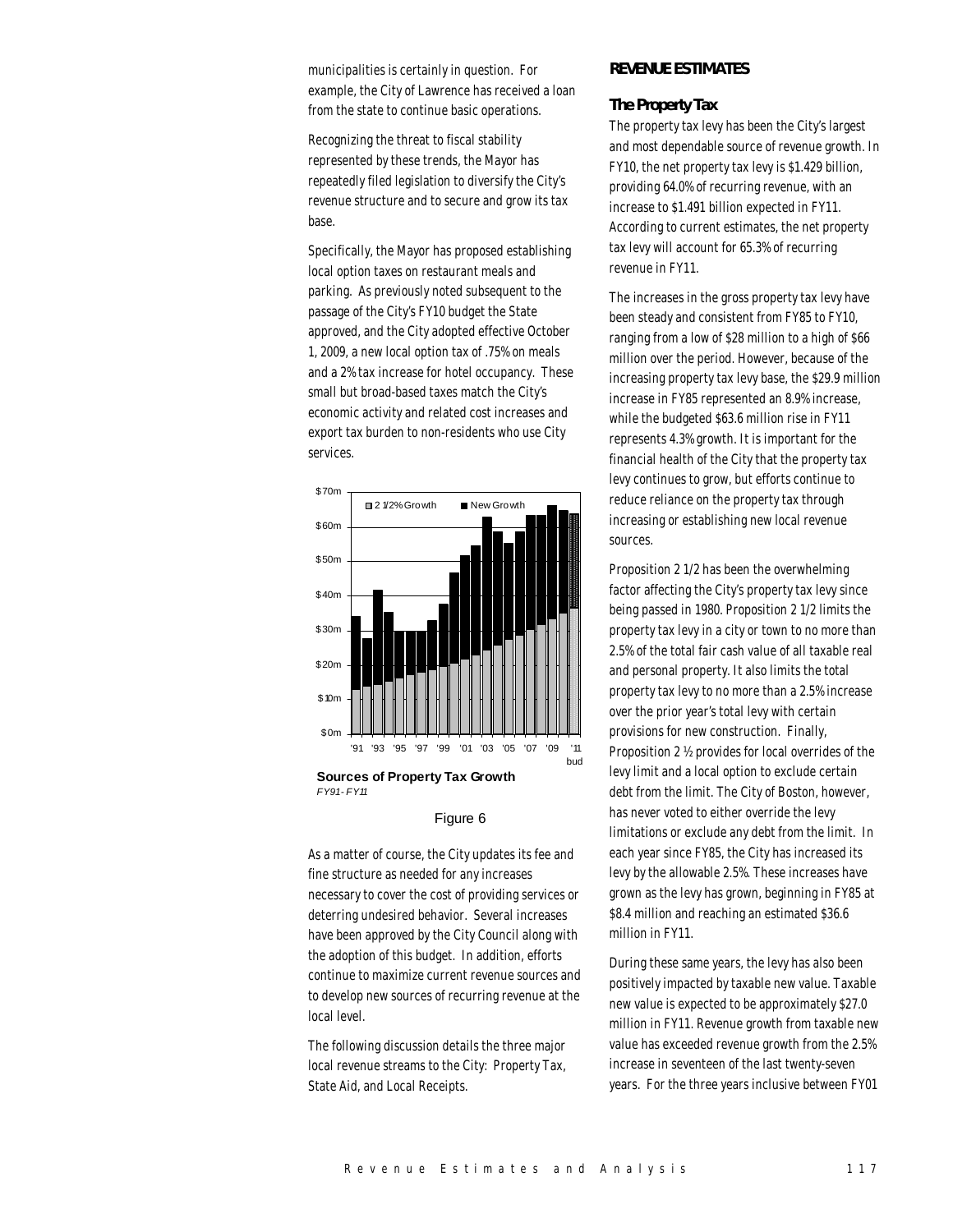and FY03, taxable new value revenue growth achieved a new record each year (Figure 6).

Recently, with all of the turmoil in the real estate market, there has been concern around falling values and their effect on the Property Tax. Declining real estate values can present a problem for cities as dependent on the property tax as Boston. As real estate values decreased in the early 1990s, the City continued each year to maximize the allowable levy increase under Proposition 2 ½. Between FY90 and FY94, the levy increased each year by an average of 6.4%. The dramatic decrease in values brought the effective tax rate (levy / taxable value) from its healthy low point of 1.4% in FY89 to 2.47% in FY94, dangerously close to the Proposition 2 ½ tax rate ceiling of 2.5%. Reaching the 2.5% cap would have resulted in a very limited increase in allowable annual levy growth.

However, due to several years of strong taxable value increases, the City now has some space between its FY10 net effective tax rate of 1.68% and the tax rate ceiling (Figure 7). If the real estate market continues to depreciate, the City's lack of proximity to the 2.5% property tax rate threshold should insulate revenues from an immediate shock. However, if values are depressed long enough, future growth of the property tax could be impaired. This would have serious implications for the City's ability to maintain services.

Current indicators of both commercial and residential real estate values, office vacancy rates and median single-family home sales prices, respectively, are both negative but showing some recent signs of improvement.

#### *State Local Aid*

State aid refers primarily to distributions from the Commonwealth to municipal general revenue for Chapter 70 education aid and Unrestricted General Government Aid, along with other relatively smaller Commonwealth programs such as library aid, racing taxes, and other reimbursements.

Of special note in FY10 and FY11 is the substantial reduction in state reimbursement of revenues for the Police Career Incentive or "Quinn" bill. This law increases the salary of a police officer by a



fixed percentage that increases with the level of education attained. Both the Governor and Legislature have reduced the state's share of this reimbursement which pays for 50% of the increase in a police officer's salary described above with the other half paid by the employing municipality. The City is and will continue to pay its 50% share as negotiated in collective bargaining agreements.

The City's FY11 local aid estimate is based on the guidance from House and Senate leaders which assumes a maximum cut in education and general government aid of 4% over the current year levels. The City received local aid totaling \$493.3 million in FY08 and \$454.4million in FY09 (This figure also excludes \$23.3 million in Chapter 70 aid that



Figure 8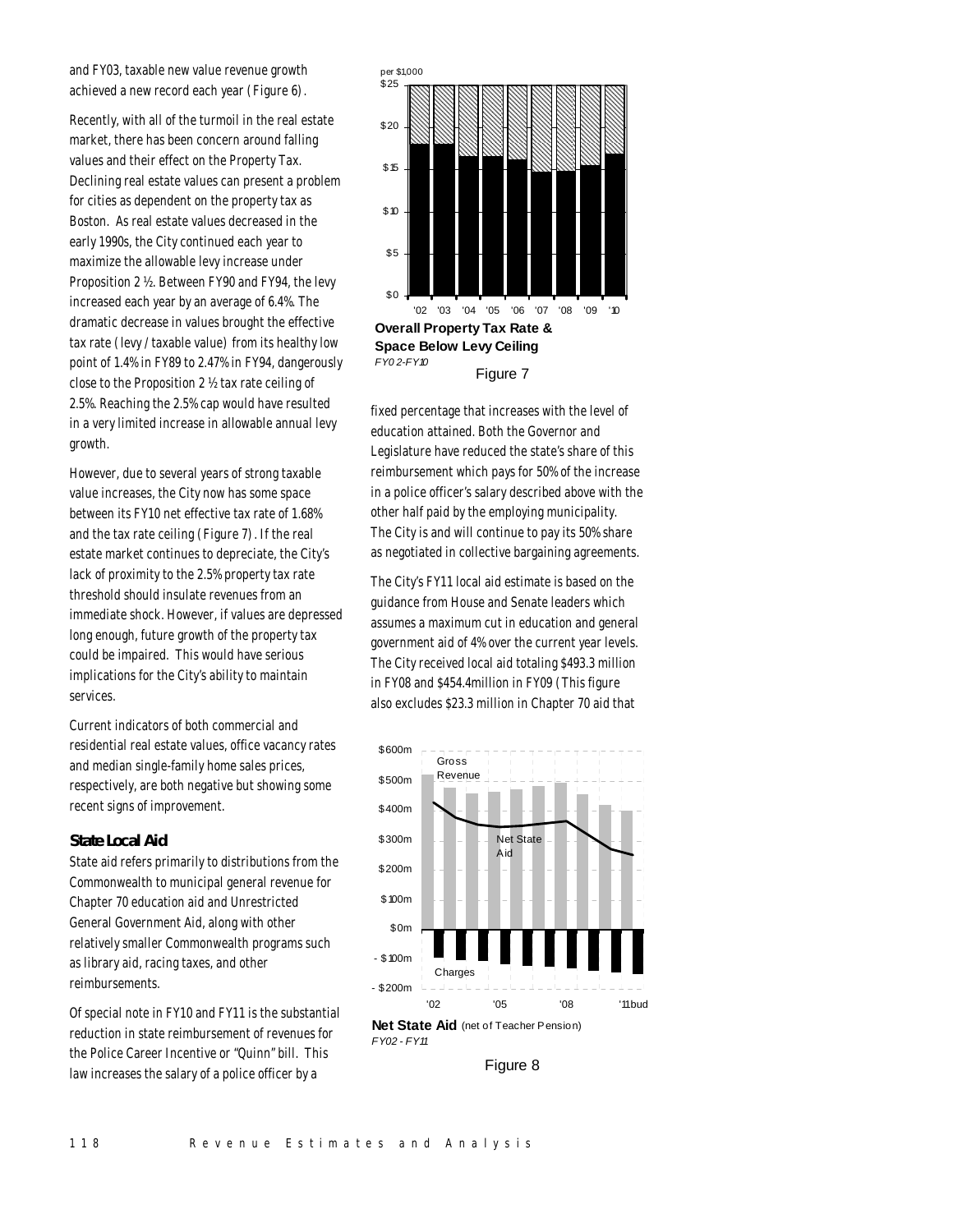was cut but replaced with federal aid of the same amount and treated as grant revenue by the City). The City expects to receive \$418.3 million in local aid in FY10 and has budgeted \$396.8 million in FY11.

"Municipal Charges" or "Assessments" are charged by the Commonwealth to municipalities for items such as MBTA service and Charter School tuition. Local aid distributions are reduced by the amount of assessments charged to a municipality.

The City paid \$128.3 million in assessments in FY08 and \$137.7 million in FY09. The City expects to pay \$145.8 million in assessments in FY10 and is budgeting \$148.7 million in FY11. The largest assessments are those of the MBTA and Charter Schools. A temporary limit on MBTA assessment increases enacted in FY00 along with forward funding of the system expired in FY10 leaving urban core cities with higher assessments than in the past, but in FY11 the inflation portion of the formula determining the total assessment was very low resulting in only a minor increase for the upcoming year.

Net state aid, which is gross state aid revenue minus assessments, has been declining since FY02. The rapid annual increases in the Charter School Tuition and MBTA assessments combined with low growth in education and general government aid continue to contribute to this trend (Figure 8).

With a decrease in net state aid for FY11, Boston is \$180.2 million below its FY02 peak level of net state aid of \$428.3 million.

Net state aid amounted to \$365.0 million in FY08 and \$316.7 million in FY09 (net of the education funding switch mentioned previously). FY10 budgeted net state aid totals \$272.5 million and the FY11 Budget assumes a reduction to \$248.1 million.

#### Education Aid

Beginning in 1993 with the passage of the FY94 state budget, the Commonwealth embarked upon a multi-year commitment to increase and equalize funding for local education in its local aid distributions. FY00 was the last year of the statutorily established funding schedule for education reform. There has yet to be established a post-FY00 funding schedule. A vital component in the City's delivery of quality public education in

the near-term is strong financial support from the Commonwealth.

The City received Chapter 70 education aid totaling \$215.8 million in FY08 and \$198.1 million in FY09 (net of the education funding switch mentioned previously), and expects to receive \$217.0 million from state and federal sources in FY10 and \$205.8 million in FY11.

A key component of the Commonwealth's education reform effort is charter schools. The current educational aid is delivered in tandem with state-mandated costs for charter schools. Charter schools, which are granted charters by the State Board of Education, are publicly funded schools administered independently from local school committees and teacher union rules and regulations.

There are two kinds of charter schools, the Commonwealth charter school and the Horace Mann charter school. The former is a school outside the local public school system and the latter is part or all of a school in the public school system. Unlike a Commonwealth charter school, Horace Mann charter school budgets remain part of the public school budget. In addition to the Board of Education, the local school committee and local bargaining agent must approve Horace Mann charter schools.



Figure 9

Currently both types of charter schools are available to Boston resident students. Approximately 5,086 Boston resident students attended Commonwealth charter schools in FY10. The state Department of Education projects that this number will increase to 5,417 in FY11.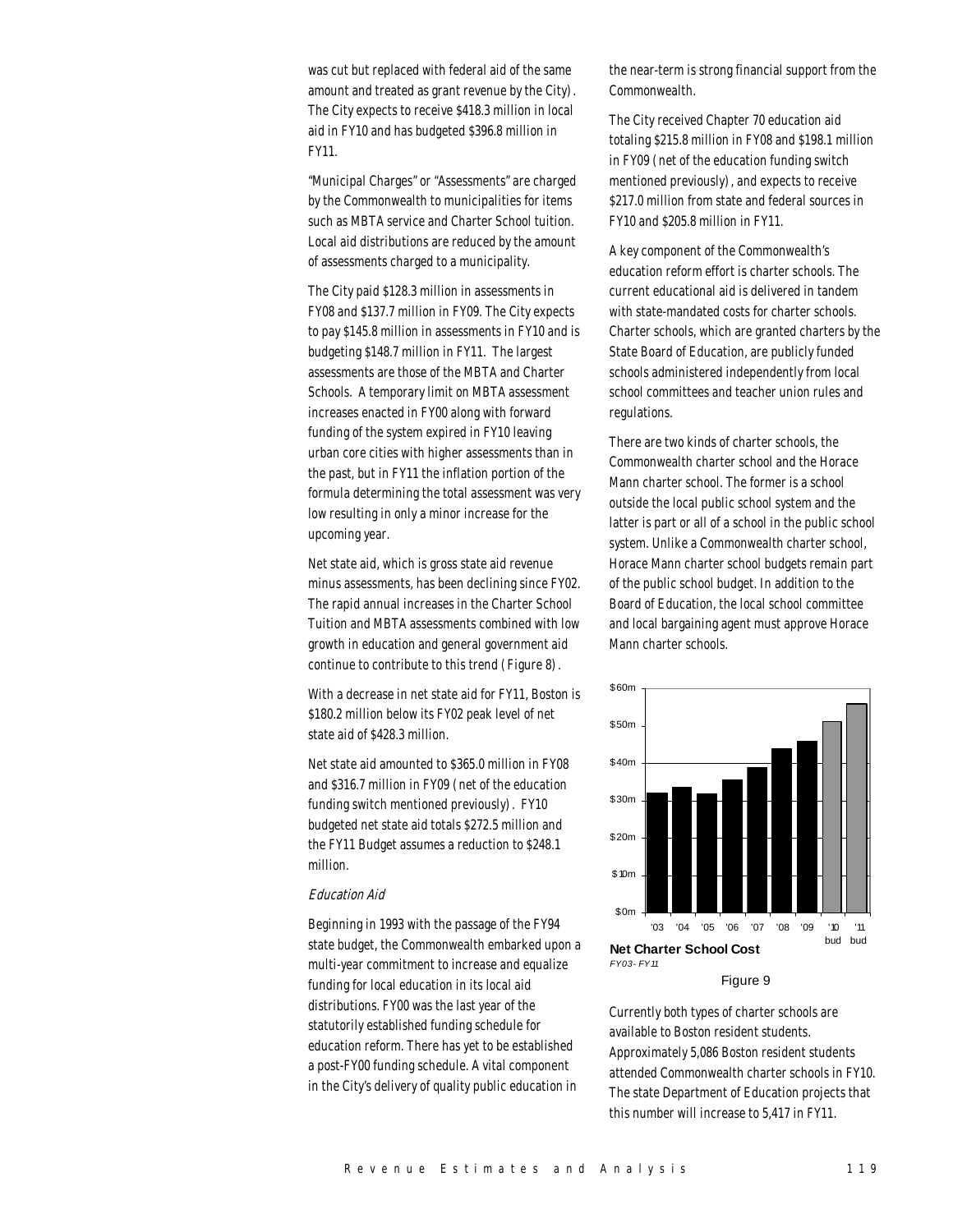Before FY99, all charter school tuition was drawn directly from the City's Chapter 70 aid. This draw on the City's education aid totaled \$10.9 million in FY98. Under amendments to the charter school law, the Commonwealth, subject to appropriation, is required to pay the City a reimbursement for Chapter 70 aid reductions. The reimbursement works as follows: 100% of tuition for new charter school students the first year, followed by 60% of tuition and tuition increases the second year, 40% of tuition and tuition increases the third year and 0% thereafter.

The net cost to the City of charter schools in FY08 was \$41.6 million and in FY09, \$45.9 million. In FY10 the city has budgeted a \$51.0 million net impact and in FY11, a \$55.8 million net impact (Figure 9).

## Unrestricted General Government Aid

For the FY10 budget, and going forward, the Governor and the Legislature combined general government aid from Lottery and Additional Assistance into one account. The combined accounts were reduced by \$45.9 million for FY10 on top of a reduction in FY09 of \$22.9 million for a total reduction in both accounts of \$68.9 million or 29.2% of the total over two years. In FY11 the City expects to receive \$160.2 million, a 4% reduction from FY10.

Below are explanations of the historical component revenues.

#### Lottery Aid

Under normal circumstances, the lottery formula is not favorable to the City because it distributes lottery aid increases based inversely upon each municipality's relative per capita property wealth. The City receives a smaller percentage share of Lottery aid than its share of the state population, and dramatically less than the share of lottery proceeds derived from sales in Boston.

The growth in Lottery aid has slowed in large part due to the slowing of sales that occurs with a mature, established lottery system. The now thirty-eight year old lottery reached its peak in sales in FY06 at \$4.52 billion in sales. The state has over-projected lottery sales, and therefore lottery aid, in recent years, leaving it to fund the shortfall in lottery aid to cities and towns from other sources.

Prior to the FY10 consolidation into Unrestricted General Government Aid, the City received lottery aid of \$71.6 million in FY08 and \$64.6 million in FY09.

#### Additional Assistance

Additional Assistance was originally conceived and designed as a revenue-sharing concept and distributed based on relative need to cities and towns. Additional Assistance had been frozen since FY94, with most local aid increases coming through Chapter 70 education aid instead.

Its original purpose and current usefulness came into question during the FY03 state budget process when Governor Swift vetoed \$31 million from the statewide appropriation and the legislature failed to override that veto. Subsequently, Governor Romney, using his temporary local aid reduction powers, reduced additional assistance yet again in January 2002 by \$73 million. As Boston receives over 40% of the statewide distribution of Additional Assistance, these reductions fell disproportionately on the City.

The City received \$164.2 million each year from FY04 through FY08 and budgeted the same for FY09 but actually received a reduction to \$148.2 million.

#### *Local Revenues*

The City collects nearly \$400 million annually in recurring revenues other than Property Tax or State Aid. Revenue from excise taxes, paymentsin-lieu-of-taxes, fees and fines, investments and available funds are part of this local revenue group.

In sum, the City collected \$528.7 million in FY08 and \$547.9 million in FY09 from these sources. The City expects to exceed the mid-year budget estimate of \$386.6 million in FY10 (largely due to a new meals tax and an increase in the hotel tax) and estimates an increase from the FY10 budget to \$395.4 million in FY11 (Figure 10). Note that for years prior to FY10, Teacher's Pension Reimbursement was included in Local Revenues.

# Excise Taxes

The Commonwealth imposes an excise on the registration of motor vehicles, the proceeds of which are received by the municipality where the vehicle is principally kept. The excise is a uniform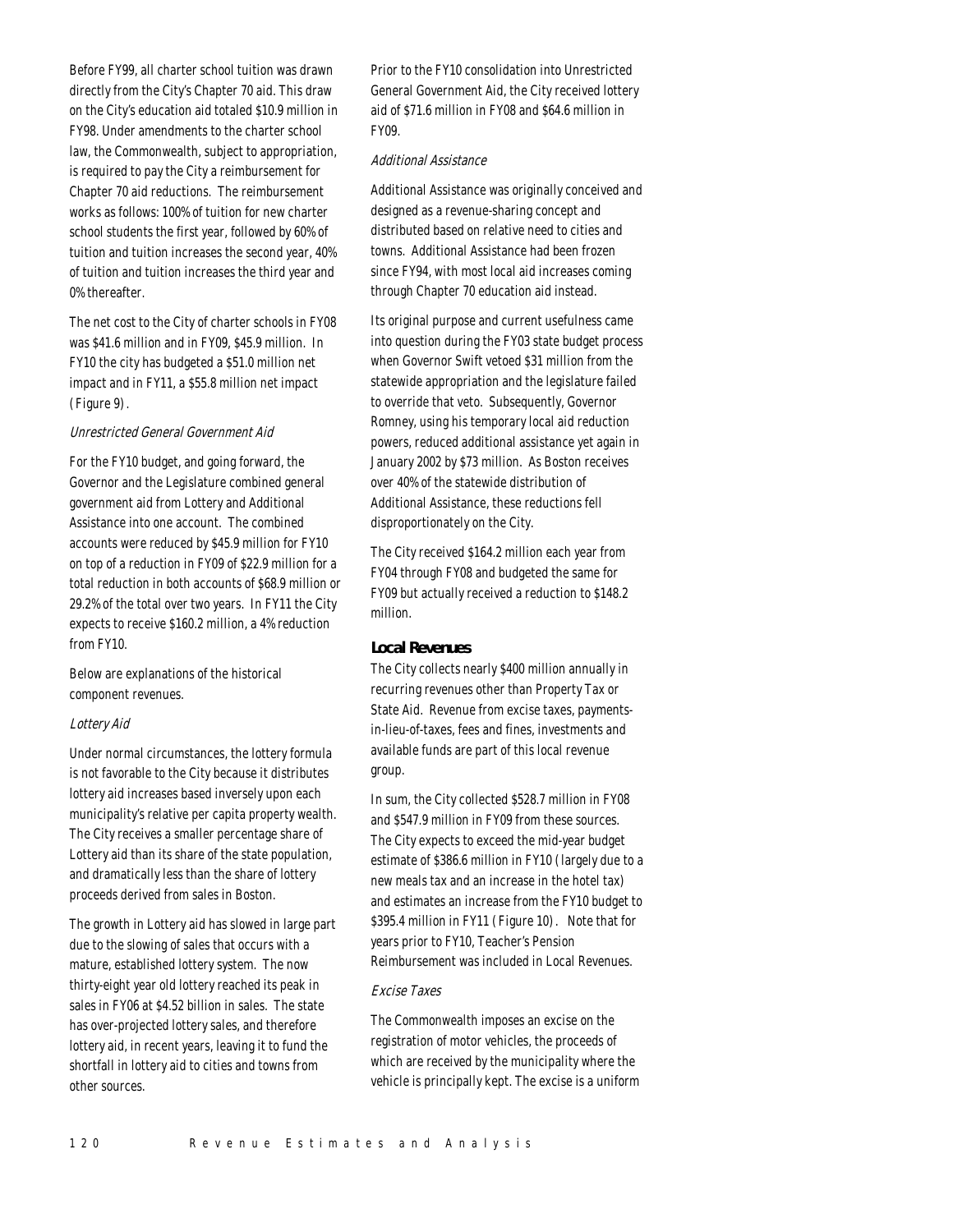rate of \$25 per \$1,000 of vehicle valuation. Valuations are determined by a statutorily-defined depreciation schedule based on the manufacturer's list price and the year of manufacture.



Figure 10

The City expects the market for automobiles to continue its recent decline in the coming fiscal year. Motor vehicle excise revenue totaled \$49.6 million in FY08 and \$44.6 million in FY09. The City expects motor vehicle excise revenue to meet the midyear annual projection of \$36.0 million in FY10 and to fall to \$33.5 million in FY11. Since the excise tax lags the sale of the vehicle, this revenue estimate is generated based on state projections of current year tax collections on motor vehicle sales by the Commonwealth.

The Commonwealth granted municipalities a new local option tax on restaurant meals beginning October 1, 2009. The City adopted this tax and has received \$9.9 million to date in the current fiscal year. This revenue had not been budgeted for FY10 due to uncertainties about the amount likely to be collected and the possibility of further local aid cuts at the time of adoption, but since that time \$4.4 million has been used in support of a supplemental appropriation. The FY11 budget assumes full-year collections totaling \$16.9 million. This revenue estimate was generated from actual historical sales data from the state Department of Revenue by city and town.

The local room occupancy excise amounts to 6.0% of the total amount of rent for each hotel or motel room occupied after it was increased in the fall of 2009 from 4.0% percentage along with the

enactment of the new meals tax. Another 5.7% excise is directed to the state general fund, and another 2.75% to the state's convention center fund. The City divides its 6.0% excise revenue into "base rooms", those in hotels built prior to July 1, 1997, targeted to the general fund, and "new rooms," those in hotels built after July 1, 1997, targeted to the City's convention center fund.

Base room occupancy excise revenue (a portion of this revenue is sometimes retained in the convention center fund) totaled \$30.2 million in FY08 (\$23.0 million went to the general fund) and \$27.4 million in FY09 (\$27.0 million went to the general fund). The City's base room occupancy excise tax receipts are expected to exceed the midyear annual budget estimate of \$23.0 million in FY10 due to the increase in the tax rate, and are projected to increase to \$34.5 million in FY11.

The decision to build the BCEC stimulated new hotel development in the City which helped revenues grow considerably. Between July 1997 and December 2009, 33 new hotels and five expansion projects were completed. The Boston hotel market remained resilient in 2009 with an occupancy rate of 70.9% and ADR of \$187.10. These levels were slightly below the levels achieved in 2008. But more recent data points to steeper declines in Boston hotel and occupancy rates which the FY11 budget estimate reflects.

The excise on the sale of jet fuel is 5% of the sales price, but not less than five cents per gallon. With recent increases in fuel prices, jet fuel excise revenue has increased dramatically. Jet fuel excise revenue in FY08 totaled \$18.8 million (only three of four quarterly payments were received in time to be posted to FY08) and \$34.5 million in FY09 (four quarters). The City expects this revenue source to exceed the midyear annual projection of \$22.0 million in FY10 and to fall to \$19.2 million in FY11 due to slack demand for air travel.

#### Fees and Fines

In fiscal 2009, the City issued over 1.59 million parking tickets and has maintained a high rate of collection on its tickets. Approximately 82% of tickets were collected in the first six-months after issuance and 88% were collected within a year. The major factors contributing to the City's successful collection rate include non-renewal of violator's registrations and licenses by the Registry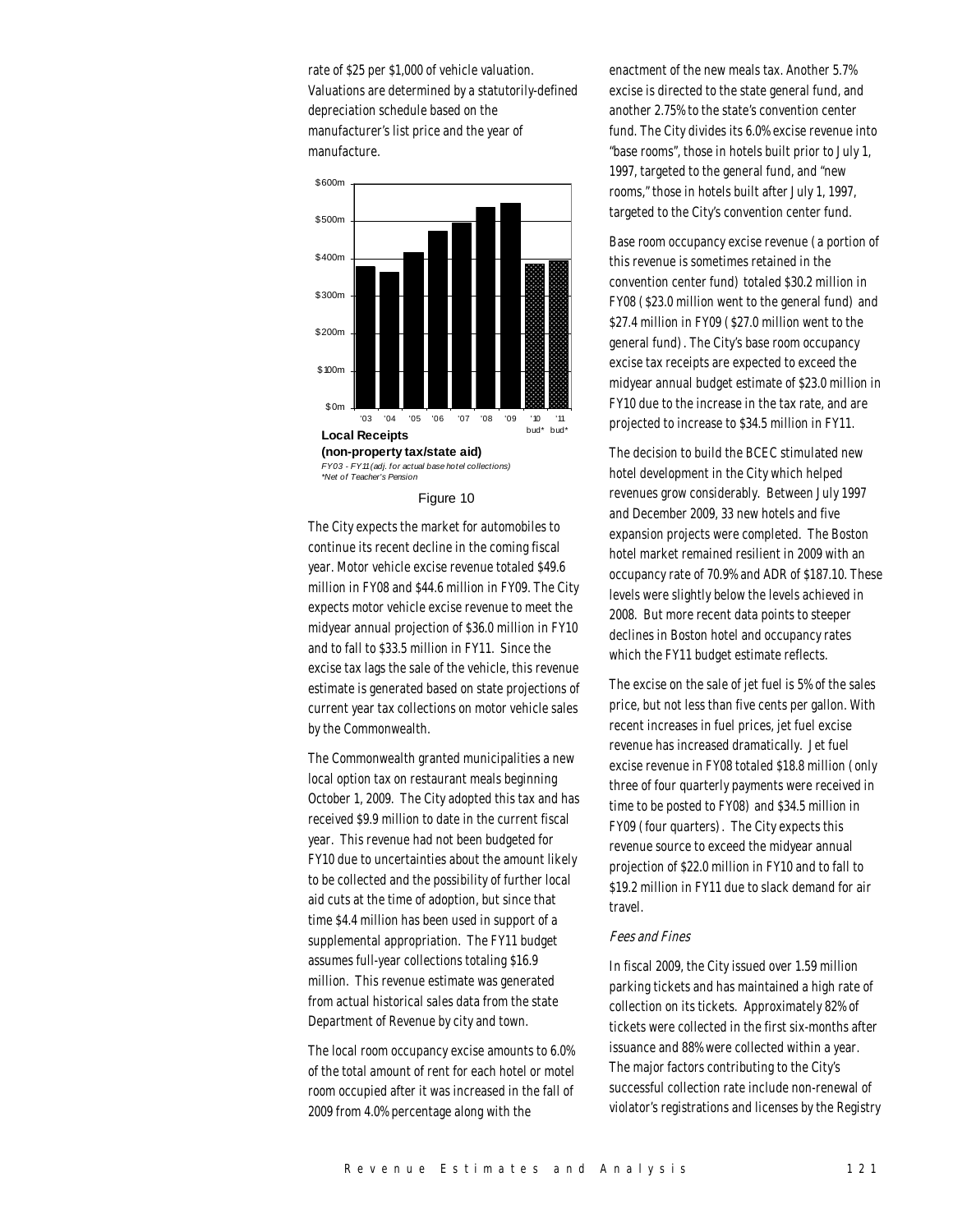of Motor Vehicles until penalties are paid, booting and towing of vehicles, increased ability to recover fine payments from rental agencies, and systematic collection of fines for company cars and leased vehicles.

The City collected parking fine revenue of \$63.3 million in FY08 and \$65.9 million in FY09. Parking fine revenue is expected to fall short of the midyear budget estimate of \$69.0 million in FY10 to \$69.6 million in FY11. The increase is based on a small change in selected fine rates.

The strong FY09 and FY10 growth is due to increases in several public safety and traffic congestion related fines, as well as an increase in the number of Parking Enforcement Officers to patrol proposed expanded metering of parking spaces and additional posted street cleaning routes starting in FY09.

## Interest on Investments

In general, the City's level of investment income is a function of prevailing short-term interest rates and daily cash balances. Interest rates through June 2007 had risen from their recent forty-one year lows as cash balances improved and earnings increased. But since June 2007 interest rates have been quickly reduced in an effort to stimulate the economy out of recession. FY10 and FY11 revenues are likely to be strongly impacted as a result. Investment income totaled \$39.5 million in FY08 and \$17.8 million in FY09. The City projects interest income will not reach the \$6.5 million mid-year annual estimate in FY10 and will decline to \$5.0 million in FY11.

# Payments in Lieu of Taxes

Payments in lieu of taxes (PILOTs) are payments made by tax-exempt institutions located in the City, including hospitals, universities and cultural institutions. These are voluntary contributions in lieu of property taxes for municipal services such as police and fire protection, street cleaning, and snow removal.

Growth in PILOT's comes from new agreements, contract escalations that adjust the payments for inflation, re-negotiation or expansion of a current contract. The Massachusetts Port Authority (MassPort) currently provides nearly half of the PILOT revenue the City receives annually.

Recently, a Mayoral appointed task force released a report suggesting more standardization of PILOT agreements. Specifically, each agreement should represent, in cash or in kind, 25% of the amount of tax that would be due if properties were not exempt. This type of change would generate substantially more revenue than what is currently collected while providing some equality among paying institutions. No new agreements under this framework have been adopted yet.

Payments in lieu of taxes totaled \$31.4 million in FY08 and \$34.0 million in FY09. The City expects this revenue source to exceed the midyear annual budget estimate of \$34.3 million for FY10 and projects \$34.8 million in FY11 based on low inflation rates.

# Urban Redevelopment Chapter 121A

Chapter 121A legislation allows local governments to suspend the imposition of property taxes at their normal levels in order to encourage redevelopment. In recent years, the City used this mechanism to encourage development of the Seaport Hotel and the World Trade Center office buildings. Chapter 121A revenues are based on two separate sections of the law as described below.

The Urban Redevelopment Corporation excise is collected in-lieu-of-corporate income tax for which the Commonwealth acts as the collector and distributes the proceeds to municipalities. In most cases, the formula for the 121A, Section 10 excise in-lieu-of-tax is \$10 per \$1,000 of the current cash value of property plus 5% of current gross income. In FY08 and FY09, the City received Chapter 121A, Section 10 distributions of \$39.3 million and \$42.9 million, respectively. In FY10, Chapter 121A Section 10 revenues are budgeted at \$43.0 million and in FY11, at \$38.0 million due to the expiration of an agreement with One Beacon Street.

In addition to the Section 10 payments collected by the Commonwealth described above, most 121A corporations have individual agreements with the City that result in additional payments made directly to the City. These "Section 6A" agreements are complex, with actual amounts owed dependent on a formula that varies widely among the 121As. The City collected Section 6A payments of \$24.4 million in FY08 and \$21.4 million in FY09. The City expects FY10 Section 6A collections to reach the midyear budget estimate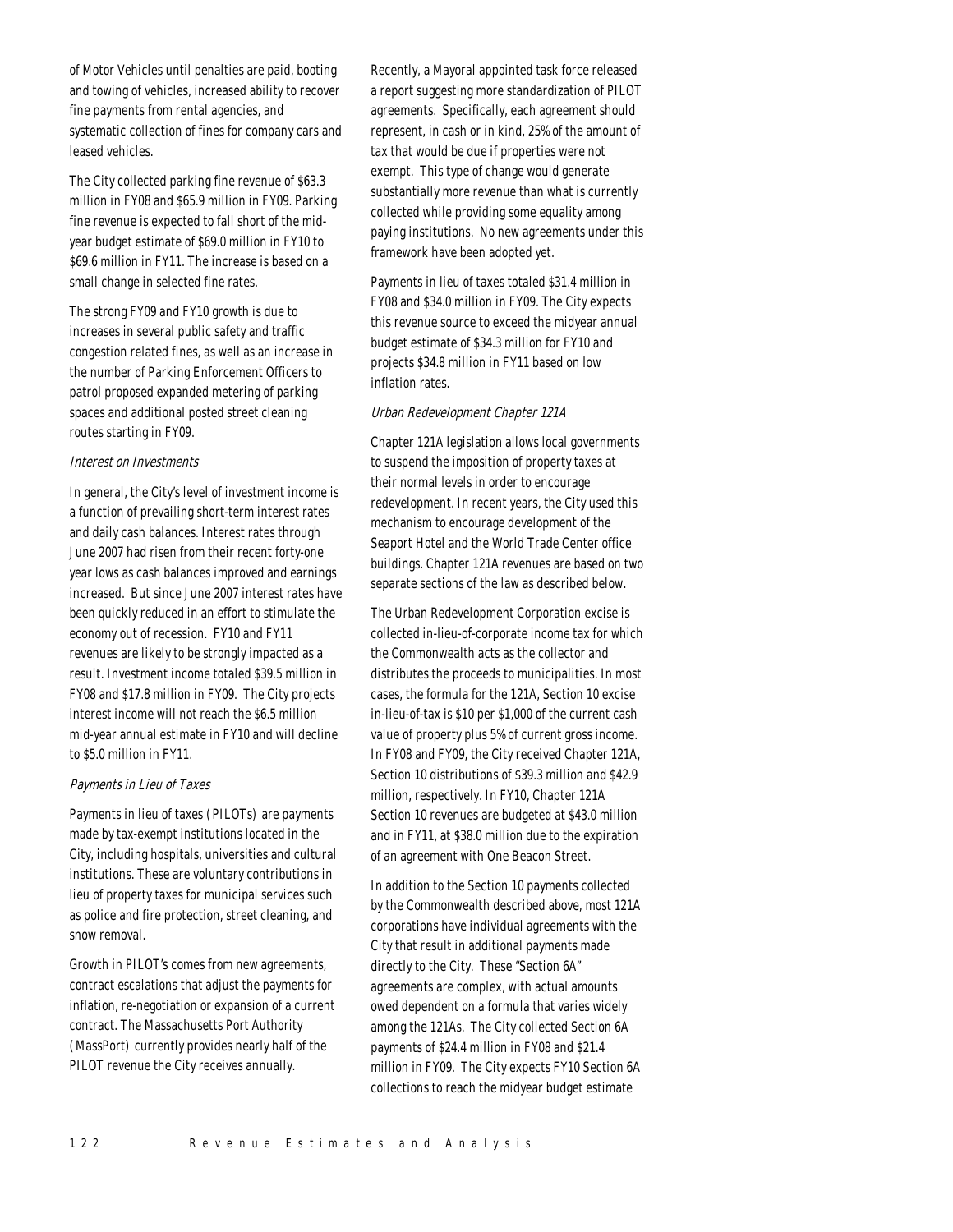of \$22.0 million and decrease to \$20.5 million in FY10 due to the contract expiration mentioned above.

#### Miscellaneous Department Revenue

This category contains several large accounts and many more small accounts. The largest revenue source in this category is municipal medicaid reimbursements for school health services. This federal reimbursement, administered by the state, began in FY94. The City received \$15.8 million in FY08 and \$14.7 million in FY09. Municipal Medicaid reimbursement is expected to exceed the midyear annual budget estimate of \$14.0 million in FY10 and decline to \$13.0 million in FY11.

Other Miscellaneous Department Revenue, which consists of accounts collecting miscellaneous fees for services, rents, and reimbursements that are not separately stated on the Revenue Detail at the end of this chapter, is projected at \$29.5 million and \$26.5 million in FY10 and FY11, respectively. A large increase from FY08 has been due to the addition of Medicare Part D reimbursements of \$4.0 million annually and reimbursements for the retirement costs of grant-funded employees.

#### Licenses and Permits

The level of economic activity largely determines the amount of licenses and permits issued by City agencies. This category is dominated by building permit revenue, from which the City received \$31.8 million and \$27.0 million in FY08 and FY09 respectively. Building permit revenue will struggle to reach the midyear budget estimate of \$15.0 million in FY10, but is projected to increase to \$17.3 million in FY11 due to a small fee increase and improvement in economic conditions in both the housing and commercial real estate markets.

The next largest license and permit revenue is the cable television license fee from which the City received \$6.1 million in FY08 and \$4.2 million in FY09 (due to timing of payments). The City has budgeted \$6.0 million for FY10 and \$5.3 million in FY11.

Alcoholic beverage licensing is the only other revenue source in this category that regularly exceeds \$2 million in annual revenue. Alcoholic beverage licenses are budgeted at \$3.3 million in FY10 and FY11.

#### Penalties and Interest

Taxpayers are assessed both a penalty and interest for late payments of property tax bills and motor vehicle excise bills and other payments. The recent trend has been down for these revenues as the City excels in the timely collection of receivables. The City collected \$8.5 million in such penalties and interest in FY08 and \$7.8 million in FY09. Actual penalty and interest collections for FY10 will fall short of the current midyear budget estimate of \$8.0 million and are projected to be \$7.0 million in FY11.

#### Available Funds

Available funds are linked to a separate category of expenditure appropriation - those supported by immediately available fund transfers. Most of the City's general fund budget is supported by the revenues that are estimated to come in during the course of the fiscal year. This includes the property tax levy, excises, state aid and the various other categories of revenues described above.

The only two significant available funds that the City budgets each year are parking meter revenues to support the Transportation Department, and cemetery trust monies which are used to support the City's maintenance of its public cemeteries. The City transferred a total of \$12.1 million and \$14.2 million from these two sources combined in FY08 and FY09 respectively. The City expects to transfer \$15.0 million from the Parking Meter Fund to the General Fund in FY10 and FY11. The City also plans to transfer \$2.1 million from the Cemetery Trust Fund to the General Fund in FY10 and FY11.

Both of these special funds have fees collected during the course of the year. By transferring out less than what is collected over the years, the City has built up the balances of these funds. Trust fund balances, such as the cemetery trust, also benefit from the opportunity to invest in securities offering a higher return than short-term fixedincome investments (see Financial Management section of Volume I for detail).

#### Teacher's Pension Reimbursement

Boston's cherry sheet includes an item unique to the City among municipalities. The pensions paid to retired teachers in all other cities and towns in Massachusetts come directly from the Commonwealth via the State-Teachers Retirement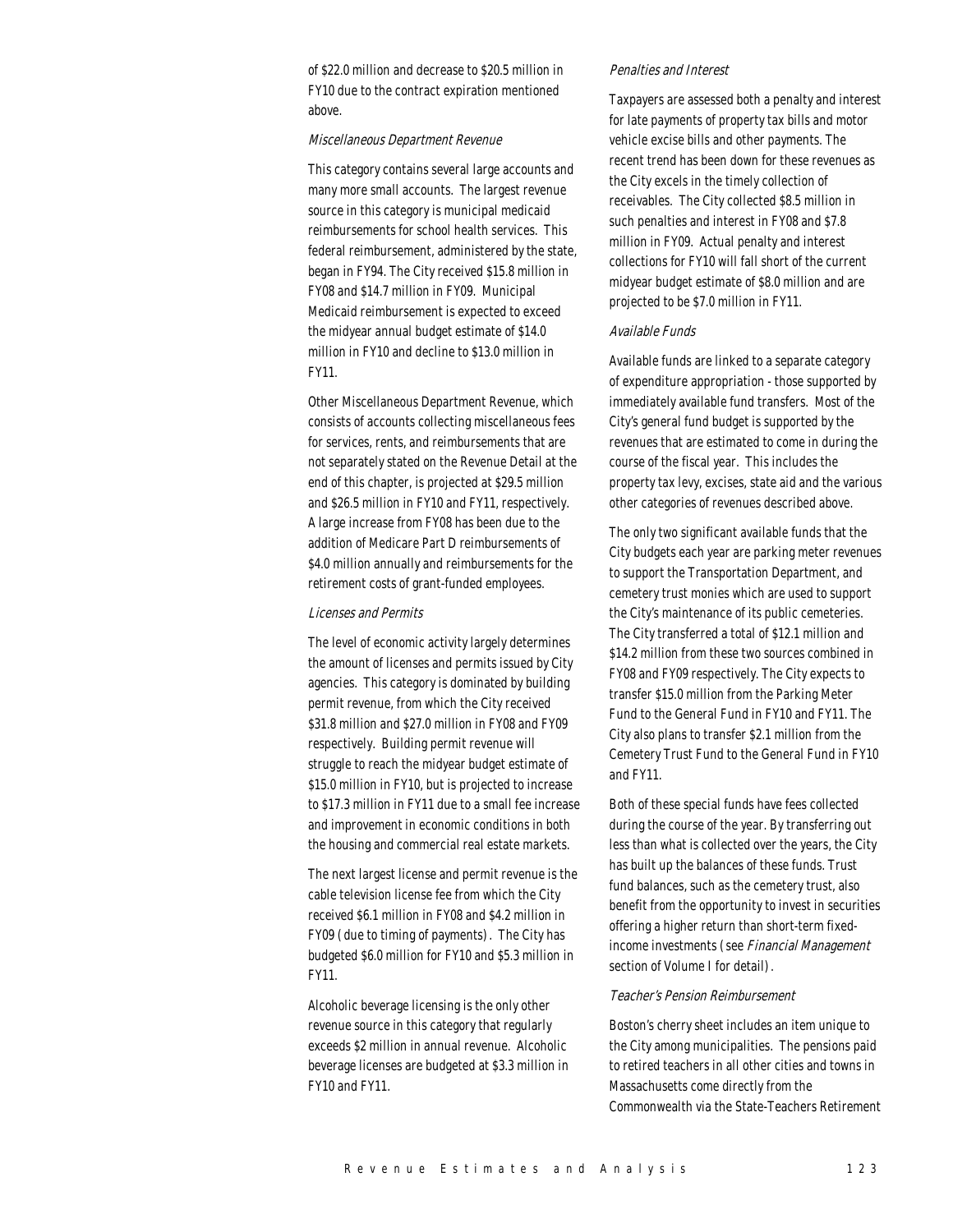System. However, Boston teachers are members of the State-Boston Retirement System (SBRS) and the SBRS manages the investment of the teacher employee and teacher retiree assets. The City funds teacher pension liability on an actuarial cost basis and is reimbursed by the state on the basis of the prior year's teacher retiree portion of the SBRS pension payroll. The teachers' pension reimbursement totaled \$105.4 million in FY08, \$118.8 million in FY09.

Newly enacted legislation transferred the responsibility for funding Boston teachers' pension liabilities to the Commonwealth, impacting fiscal year 2010 revenues and expenditures. This was done in order to link investment responsibility with responsibility for pension liability. Assets held by the SBRS which are allocable to teachers' pension liabilities will be transferred to the state Pension Reserves Investment Trust (PRIT) Fund and managed by the state PRIM board. The SBRS will continue to administer Boston teachers' pensions and benefits. (See Summary Budget and Financial Management sections of Volume I for detail on the potential changes to the Teacher's Pension Reimbursement.).

# *NON-RECURRING REVENUE*

## Surplus Property

The surplus property disposition fund contains the proceeds from the sale of various City land or buildings. The use of these funds is usually restricted to one-time expenditures. Included in the FY11 Budget is \$1.0 million in non-recurring revenue to be transferred from the surplus property disposition fund for the Risk Retention Reserve and \$5.0 million for the Mayor's Leading the Way housing program.

# Budgetary Fund Balance

Fund Balance can be appropriated for use during the fiscal year. Fund Balance, or Budgetary Fund Balance, is more commonly referred to as "Free Cash" when used this way. This item is most simply described as the portion of available reserves, generated to a considerable degree by annual operating surpluses, which the City can responsibly appropriate for spending.

The FY10 Budget assumes the use of \$45.0 million, \$20 million of which will be used to fund Other Postemployment Benefits (OPEB), the liability associated with retiree health insurance costs. The FY11 budget assumes the use of \$35 million for OPEB and an additional \$10 million in support of City operations.

(See Financial Management section of Volume I for more detail on this revenue source).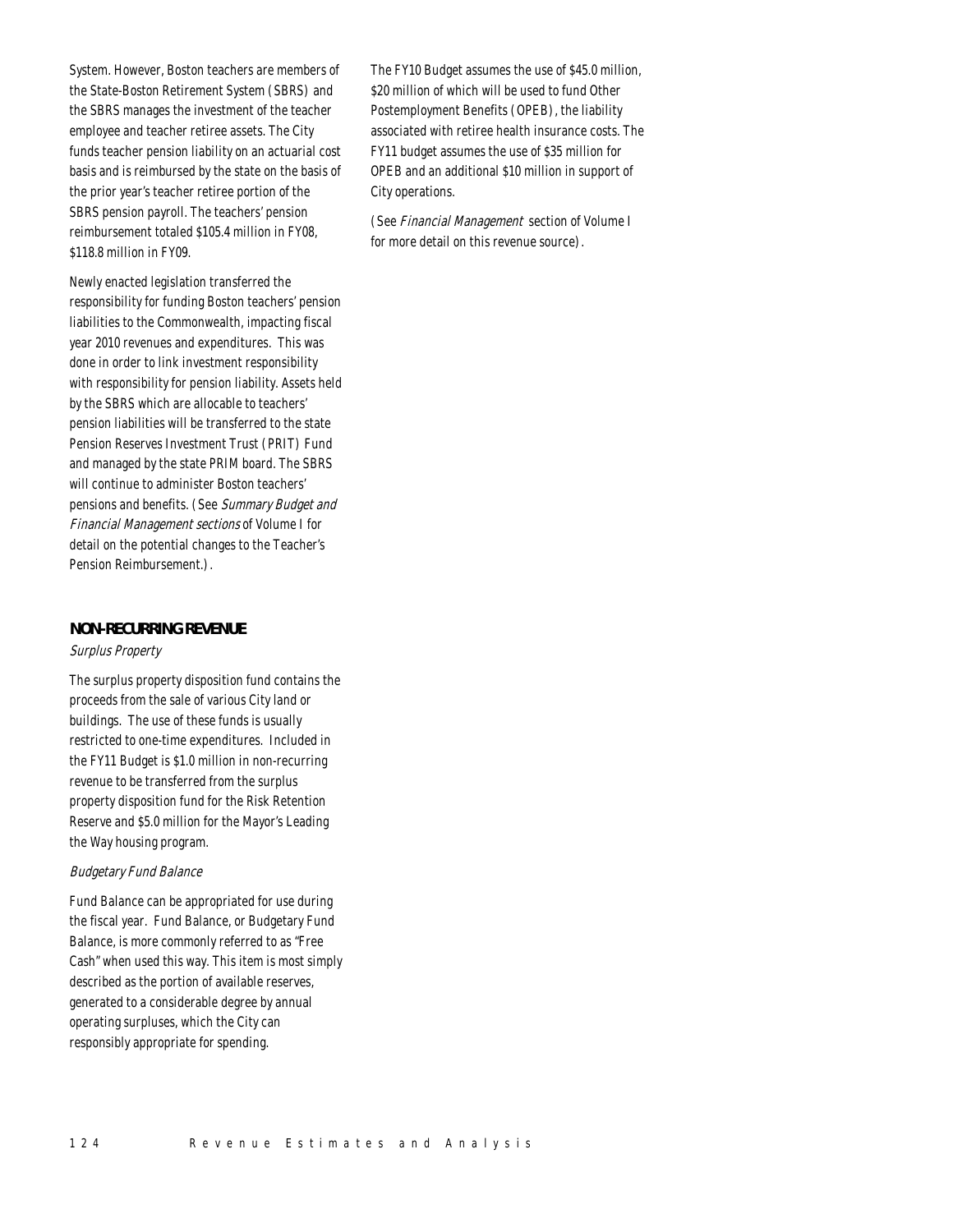# **CITY OF BOSTON REVENUE DETAIL**

|       |                                        |                 | <b>FY08</b><br>Actual | <b>FY09</b><br>Actual | <b>FY10</b><br><b>Budget</b> | <b>FY11</b><br><b>Budget</b> |
|-------|----------------------------------------|-----------------|-----------------------|-----------------------|------------------------------|------------------------------|
|       | <b>PROPERTY TAX LEVY</b>               |                 | 1,334,585,812         | 1,400,706,143         | 1,465,057,908                | 1,528,684,355                |
|       | <b>OVERLAY RESERVE</b>                 |                 | (39, 125, 823)        | (35, 434, 230)        | (35, 733, 120)               | (37, 284, 984)               |
|       |                                        | <b>Subtotal</b> | 1,295,459,990         | 1,365,271,913         | 1,429,324,788                | 1,491,399,370                |
|       | <b>EXCISES</b>                         |                 |                       |                       |                              |                              |
|       | Motor Vehicle Excise                   |                 | 49,579,374            | 44,606,189            | 36,000,000                   | 33,500,000                   |
|       | <b>Meals Excise</b>                    |                 | N/A                   | N/A                   | 4,379,002                    | 16,875,000                   |
| 40129 | Room Occupancy Excise                  |                 | 23,000,000            | 27,000,000            | 23,000,000                   | 34,500,000                   |
| 40130 | Jet Fuel Excise                        |                 | 18,787,224            | 34,471,624            | 22,000,000                   | 19,150,000                   |
| 40140 | <b>Condominium Conversion Excise</b>   |                 | 846,500               | 704,500               | 250,000                      | 500,000                      |
|       | <b>Boat Excise</b>                     |                 | 52,201                | 69,850                | 25,000                       | 45,000                       |
|       |                                        | <b>Subtotal</b> | 92,265,300            | 106,852,163           | 85,654,002                   | 104,570,000                  |
|       | <b>FINES</b>                           |                 |                       |                       |                              |                              |
|       | <b>Parking Fines</b>                   |                 | 63,274,229            | 65,950,380            | 69,000,000                   | 69,600,000                   |
| 45104 | Code Enforcement - Trash               |                 | 500,768               | 632,567               | 550,000                      | 600,000                      |
|       | <b>Other Fines</b>                     |                 | 3,949,906             | 3,819,844             | 3,840,000                    | 3,800,000                    |
|       |                                        | <b>Subtotal</b> | 67,724,903            | 70,402,792            | 73,390,000                   | 74,000,000                   |
| 47151 | <b>INTEREST ON INVESTMENTS</b>         |                 | 39,512,354            | 17,835,384            | 6,500,000                    | 5,000,000                    |
| 40169 | Massport                               |                 | 15,607,800            | 16,160,284            | 16,644,947                   | 16,750,000                   |
|       | Other Payments In Lieu of Taxes        |                 | 15,809,724            | 17,792,393            | 17,605,053                   | 18,000,000                   |
|       |                                        | <b>Subtotal</b> | 31,417,524            | 33,952,677            | 34,250,000                   | 34,750,000                   |
|       | <b>URBAN REDEVELOPMENT CHAPTER 121</b> |                 |                       |                       |                              |                              |
|       | Urban Redev. Chap. 121B Sec. 16        |                 | 840,356               | 1,099,568             | 1,100,000                    | 1,000,000                    |
|       | Urban Redev. Chap. 121A Sec. 6A        |                 | 24,409,255            | 21,440,924            | 22,000,000                   | 20,500,000                   |
| 41013 | Urban Redev. Chap. 121A Sec. 10        |                 | 39,291,876            | 42,923,377            | 43,000,000                   | 38,000,000                   |
|       |                                        | <b>Subtotal</b> | 64,541,487            | 65,463,869            | 66,100,000                   | 59,500,000                   |
|       | <b>MISC. DEPARTMENT REVENUE</b>        |                 |                       |                       |                              |                              |
| 43105 | <b>Registry - Vital Statistics</b>     |                 | 1,605,507             | 1,488,564             | 1,450,000                    | 1,500,000.00                 |
| 43109 | Liens                                  |                 | 635,200               | 570,021               | 550,000                      | 575,000.00                   |
| 43120 | <b>City Clerk Fees</b>                 |                 | 459,113               | 413,955               | 475,000                      | 475,000.00                   |
| 43137 | Municipal Medicaid Reimbursement       |                 | 15,834,418            | 14,690,946            | 14,000,000                   | 13,000,000.00                |
| 43202 | <b>Police Services</b>                 |                 | 928,082               | 726,033               | 750,000                      | 750,000.00                   |
| 43211 | <b>Fire Services</b>                   |                 | 3,623,567             | 3,614,264             | 3,600,000                    | 3,275,000.00                 |
| 43301 | <b>Parking Facilities</b>              |                 | 1,235,166             | 1,761,300             | 1,250,000                    | 1,700,000.00                 |
| 43311 | PWD - Street & Sidewalk Occupancy Fees |                 | 3,139,424             | 2,972,512             | 2,000,000                    | 2,500,000.00                 |
| 43797 | PWD - Fiber Optic Rental Fees          |                 | 435,585               | 492,210               | 450,000                      | 450,000.00                   |
| 44002 | Tuition & Transportation - Schools     |                 | 883,037               | 1,319,913             | 1,350,000                    | 1,300,000.00                 |
| 47119 | <b>Affirmative Recovery</b>            |                 | 345,584               | 5,302,169             | 750,000                      | 600,000.00                   |
| 47131 | Pensions & Annuities                   |                 | 5,876,627             | 3,423,718             | 3,500,000                    | 3,500,000.00                 |
| 47132 | Fringe Benefit & Indirect              |                 | 1,265,413             | 951,092               | 1,000,000                    | 1,000,000.00                 |
| 47155 | Prior Years Reimbursement              |                 | 764,418               | 185,986               | 500,000                      | 300,000.00                   |
| 48000 | Detail Admin, Fee                      |                 | 3,413,047             | 3,254,804             | 3,250,000                    | 3,300,000.00                 |
|       | Other Misc. Department Revenue         |                 | 19,091,695            | 30,398,746            | 29,485,105                   | 26,495,348.65                |
|       |                                        | <b>Subtotal</b> | 59,535,882            | 71,566,231            | 64,360,105                   | 60,720,348.65                |